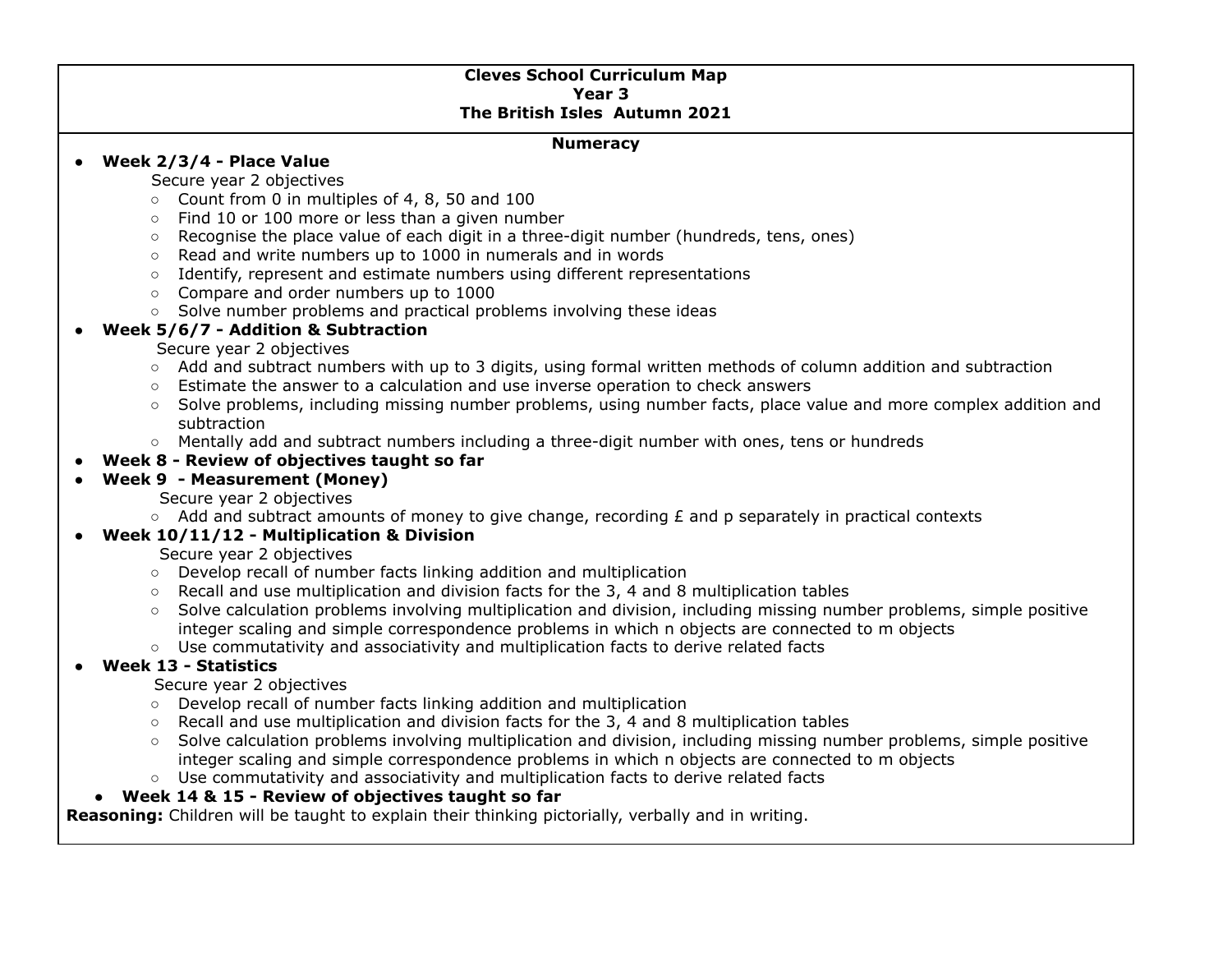#### **Literacy Reading - This will be monitored through weekly guided reading sessions with the class teacher.**

- Read accurately words of two or more syllables
- Use knowledge of root words, prefixes and suffixes to read out loud and understand the meaning of new words
- To listen to a wide range of non-fiction and fiction texts
- To participate in discussions about age appropriate texts
- To begin to identify character's feelings and thoughts from reading texts
- To recall and summarise main ideas from different parts of the text
- To begin to recognise words and phrases that capture the reader's interest and imagination
- ●

# Writing - Genres including creative and narrative description, poems about school, diary writing and explanation text

- 'All about me'- discussions about ourselves; sharing information; expressing opinions
- Recognise the importance of intonation, volume and action in reading and performing poetry
- Use planning tools in both narrative and non-fiction texts e.g. text map, boxing-up grid, story mountain
- Use powerful verbs and adjectives for description
- Plan and write the opening of a story using description e.g. character, setting, time of day or type of weather
- Evaluate their own and other's writing and suggest improvements from a list
- Avoid repeating nouns by using pronouns
- Re-read work to check for spelling and punctuation errors
- Join sentences together using conjunctions
- Organise non-fiction work using headings and subheadings e.g. explanation text linked to chicks
- Shakespeare The Tempest; through drama and cross-curricular work children are introduced to Shakespeare

**Spelling -** To increase accuracy in spelling of common exception words and apply taught spelling patterns

**Vocabulary -** To increase vocabulary bank by exploring new words and their meanings, linked to literacy, topic and science **Handwriting -** To use the diagonal and horizontal strokes that are needed to join letters and understand which letters, when adjacent to one another, are best left unjoined and to increase the legibility and quality of their handwriting.

# **Punctuation and Grammar (PaG)**

Children will have one punctuation/grammar lesson per week which will be linked to the current literacy unit. They will also have three spelling sessions and two vocabulary sessions, spread across the week.

| Computing<br>Log on procedures, rules and accessing the Google drive.<br>Locating and sharing a class folder.<br>Develop familiarity with the layout and functions of the<br>keyboard and how to use the touchpad on a Chromebook.<br>Learn the home row and how to touch-type with improving<br>accuracy and speed.<br>Learn safe posture and care when using digital equipment.<br>Create a 'Google Doc' and rename it, then file it appropriately<br>and reopen it later.<br>Add text, images, change font and font size.<br>Develop awareness of how to be a safe and good digital citizen<br>through an understanding of: digital safety, digital respect,<br>confidentiality, copyright and appropriate use of digital<br>equipment and digital accounts | <b>Science</b><br>Animals, including humans<br>Identify that humans and some animals have skeletons and<br>muscles for support, protection and movement<br>Understand how muscles work and are connected to bones.<br><b>All Living Things</b><br>Identify & name a variety of living things (plants & animals)<br>in the local environment.<br>Describe the changes as humans develop from birth to old<br>age (also covered through PSHE)<br>Explain the differences in the life cycles of a mammal,<br>amphibian, insect and a bird<br>Describe the process of reproduction in some mammals. |
|----------------------------------------------------------------------------------------------------------------------------------------------------------------------------------------------------------------------------------------------------------------------------------------------------------------------------------------------------------------------------------------------------------------------------------------------------------------------------------------------------------------------------------------------------------------------------------------------------------------------------------------------------------------------------------------------------------------------------------------------------------------|-------------------------------------------------------------------------------------------------------------------------------------------------------------------------------------------------------------------------------------------------------------------------------------------------------------------------------------------------------------------------------------------------------------------------------------------------------------------------------------------------------------------------------------------------------------------------------------------------|
|----------------------------------------------------------------------------------------------------------------------------------------------------------------------------------------------------------------------------------------------------------------------------------------------------------------------------------------------------------------------------------------------------------------------------------------------------------------------------------------------------------------------------------------------------------------------------------------------------------------------------------------------------------------------------------------------------------------------------------------------------------------|-------------------------------------------------------------------------------------------------------------------------------------------------------------------------------------------------------------------------------------------------------------------------------------------------------------------------------------------------------------------------------------------------------------------------------------------------------------------------------------------------------------------------------------------------------------------------------------------------|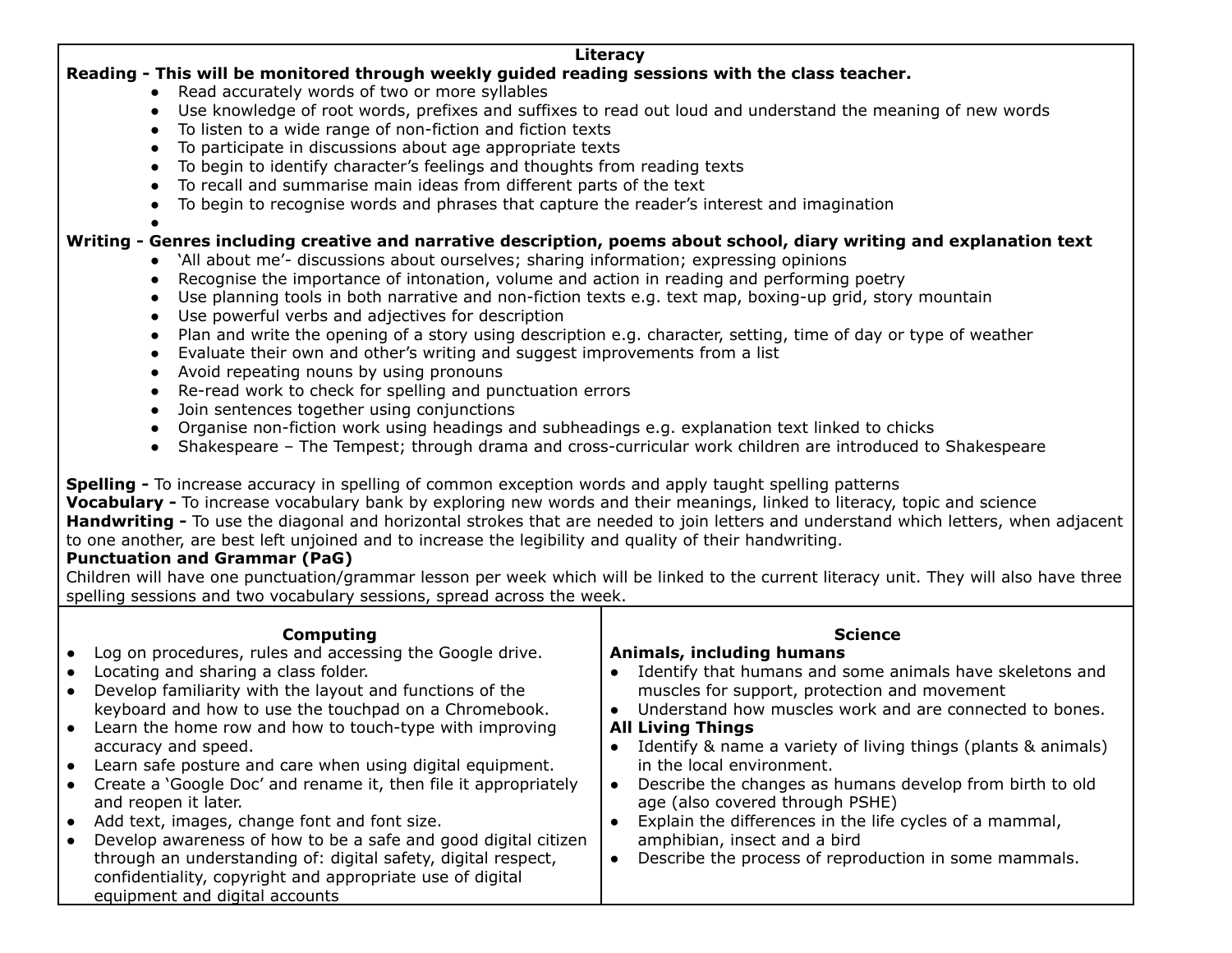| Know what to do when concerned about content or being               |                                                     |                                                  |
|---------------------------------------------------------------------|-----------------------------------------------------|--------------------------------------------------|
| contacted                                                           |                                                     |                                                  |
| Navigate the web and find commonly used websites (e.g.<br>$\bullet$ |                                                     |                                                  |
| Cleves Hub, Google, Mymaths).                                       |                                                     |                                                  |
| Digital respect - treat others kindly online; have an awareness     |                                                     |                                                  |
| of the issues surrounding cyberbullying                             |                                                     |                                                  |
| <b>PSHE</b>                                                         | Geography/History                                   | <b>RE</b>                                        |
| Using the Unicef 'Rights &<br>$\bullet$                             | Learn about mapping in a variety of<br>$\bullet$    | How did Jesus change lives?                      |
| responsibilities' agenda, children                                  | styles and scales (including online                 | • Consider who has helped us in our              |
| consider and discuss children's needs                               | mapping tools                                       | lives.                                           |
| and wants.                                                          | Orientate themselves on a plan map of<br>$\bullet$  | Learn how Jesus changed people's                 |
| Use the Unicef children's articles to<br>$\bullet$                  | their own environment.                              | lives in Biblical times (e.g miracles)           |
| develop a 'class charter'. This enables                             | Locating their 'place' within the UK and            | and in the present day.                          |
| the children to see the impact of their                             | the world.                                          | Why is praying important for                     |
| own behaviours at school within a                                   | Interpreting how and why our local<br>$\bullet$     | <b>Christians?</b>                               |
| 'rights & responsibilities' framework.                              | environment has changed over time                   | • Learn about why people pray.                   |
| Cleves Values & Learning Behaviours -<br>$\bullet$                  | and the reasons for this.                           | What Jesus taught about prayer.<br>$\bullet$     |
| children are introduced to these over                               | Identify Surrey's surrounding counties.             | Christmas I - Why do we give                     |
| the term.                                                           | Learn about the countries that make up<br>$\bullet$ | presents at Christmas and what might             |
| Anti-Bullying Week Activities<br>$\bullet$                          | the UK and identify capital cities &                | Jesus think about it?                            |
| Relationship and Sex Education (RSE)<br>$\bullet$                   | landmarks.                                          | Understanding the meaning of gifts.<br>$\bullet$ |
| - Differences/How did I get here?                                   | Field sketching - observing, drawing<br>$\bullet$   | The Christmas story and how the<br>$\bullet$     |
|                                                                     | and annotating key features of the                  | giving of gifts is linked to it.                 |
| <b>Families and friendships</b>                                     | Cleves environment.                                 |                                                  |
| What makes a family; features of<br>$\bullet$                       |                                                     |                                                  |
| family life.                                                        |                                                     |                                                  |
| to recognise and respect that there                                 |                                                     |                                                  |
| are different types of families.                                    |                                                     |                                                  |
| Understanding the positive aspects<br>$\bullet$                     |                                                     |                                                  |
| of being part of a family.                                          |                                                     |                                                  |
| <b>Safe relationships</b>                                           |                                                     |                                                  |
| Personal boundaries; safely<br>$\bullet$                            |                                                     |                                                  |
| responding to others; the impact of                                 |                                                     |                                                  |
| hurtful behaviour.                                                  |                                                     |                                                  |
| <b>Respecting ourselves and others</b>                              |                                                     |                                                  |
| Recognising respectful behaviour;<br>$\bullet$                      |                                                     |                                                  |
| the importance of self-respect and                                  |                                                     |                                                  |
| courtesy and being polite.                                          |                                                     |                                                  |
|                                                                     |                                                     |                                                  |
|                                                                     |                                                     |                                                  |